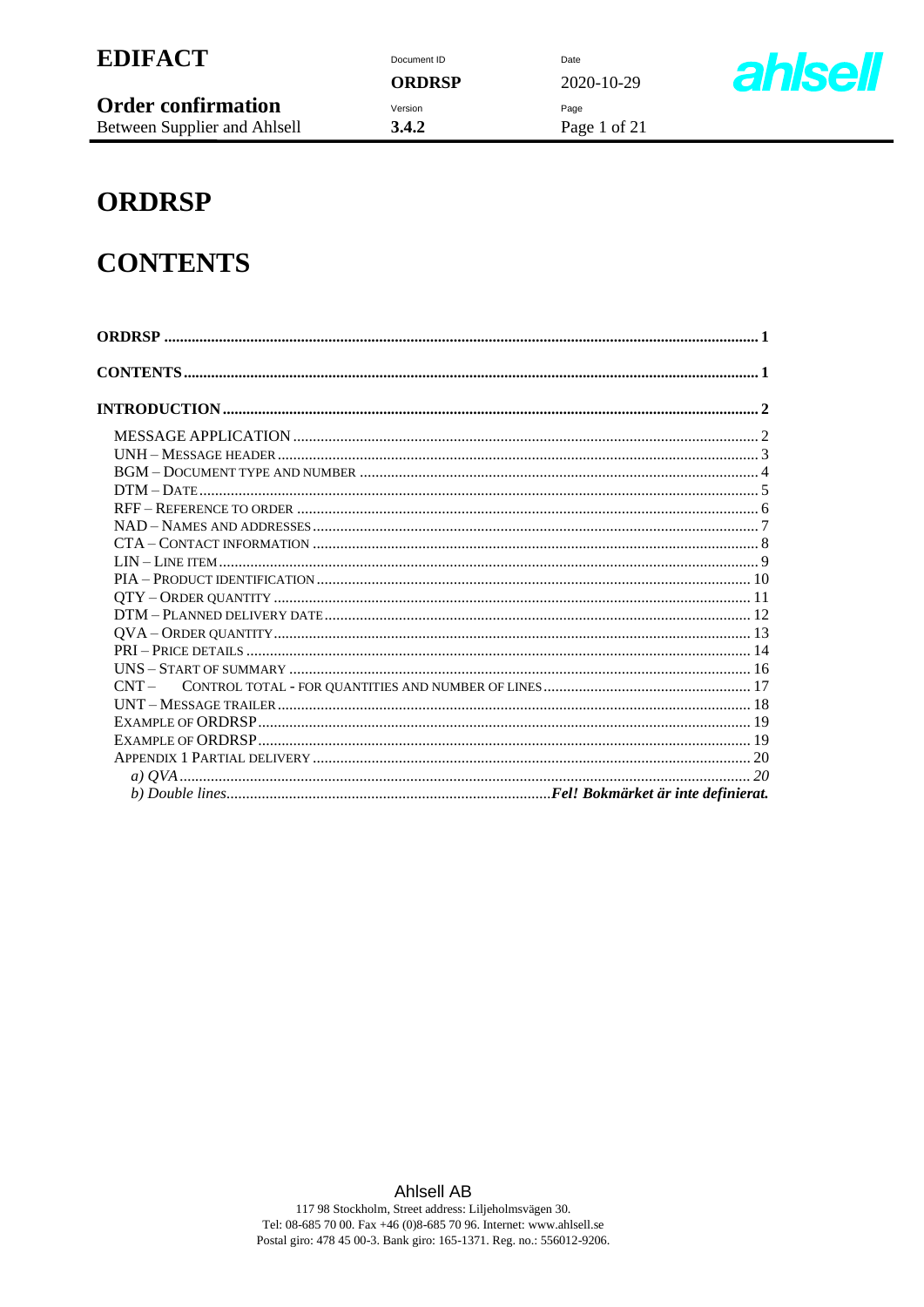**ORDRSP** 2020-10-29



# **INTRODUCTION**

The order confirmation is an important message used to give the end customer information on both availability and the anticipated delivery date for acquisitions. Transparency in Ahlsell's system increases through its Internet shop and customers' EDI orders. The faster we receive information from the supplier, the faster the end customer receives information. This makes it easier for the customer to make a decision on items in a purchasing situation.

Each segment used by Ahlsell is described individually. The segment identity must be given with its tag, which is expressed with three letters.

The following codes are used in the field explanation for the message descriptions below.

- **R** Requested
- **O** Optional
- **D** Dependent (dependent on other information)
- **A** Advised
- **N** Not used

The content of each segment is then covered element by element.

The exchange of information between two parties is always regulated by a bilateral agreement. Ahlsell uses NEA's technical appendix as agreement. This shall be updated and signed by the parties before start of production.

### **MESSAGE APPLICATION**

The order response message is used to respond to the order message within the framework of a commercial agreement between two parties – the buyer (BY) and the supplier (SE, SU).

The message can be used to:

- confirm that an order has been received and is comprehendible
- acknowledge that the order is accepted and will be processed
- suggest a change to the order
- reject all or parts of the order

Which of the above alternative or alternatives are used and the buyer's interpretation of the alternatives are specified in the commercial agreement.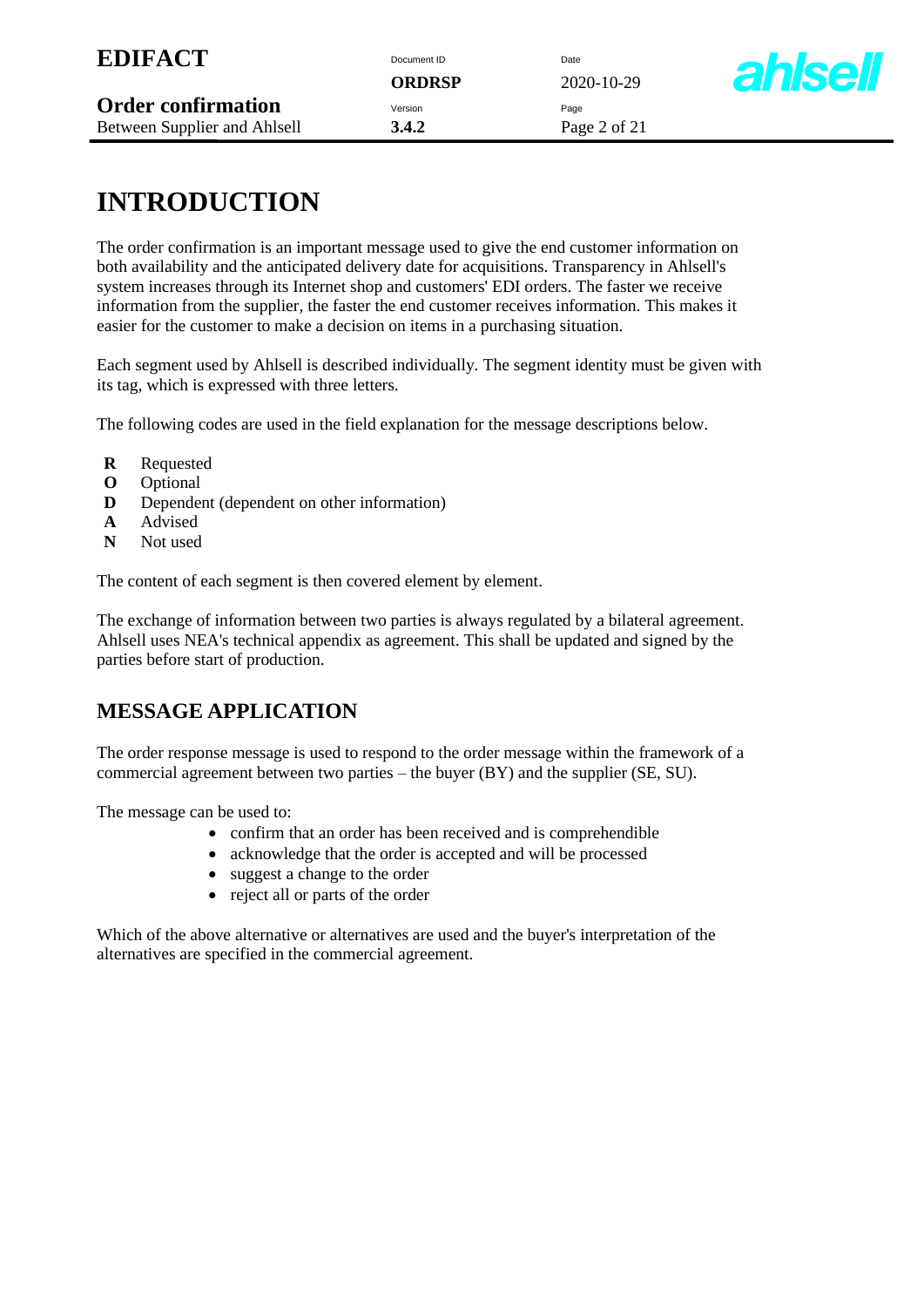| <b>EDIFACT</b>               | Document ID<br>ORDRSP | Date<br>2020-10-29 | <b>ahlsel</b> |
|------------------------------|-----------------------|--------------------|---------------|
| <b>Order confirmation</b>    | Version               | Page               |               |
| Between Supplier and Ahlsell | 3.4.2                 | Page 3 of 21       |               |

## **UNH – Message header**

| 0062              | Message reference number  | R | Sender's unique message reference. The same reference must be<br>found in the message trailer (UNT). |
|-------------------|---------------------------|---|------------------------------------------------------------------------------------------------------|
| S <sub>0</sub> 09 | Message type identifier   |   |                                                                                                      |
| 0065              | Message type              | R | $ORDRSP - message name$                                                                              |
| 0052              | Message version           | R | $D$ – Draft                                                                                          |
| 0054              | Message version           | R | 93A                                                                                                  |
| 0051              | Controlling agency        | R | $UN - United Nations$                                                                                |
| 0057              | Association assigned code | R | <b>EAN004</b> – Version control number                                                               |
|                   |                           |   |                                                                                                      |

# **Example**

UNH+1+ORDRSP:D:93A:UN:EAN004' UNH+180387+ORDRSP:D:93A:UN:EAN004'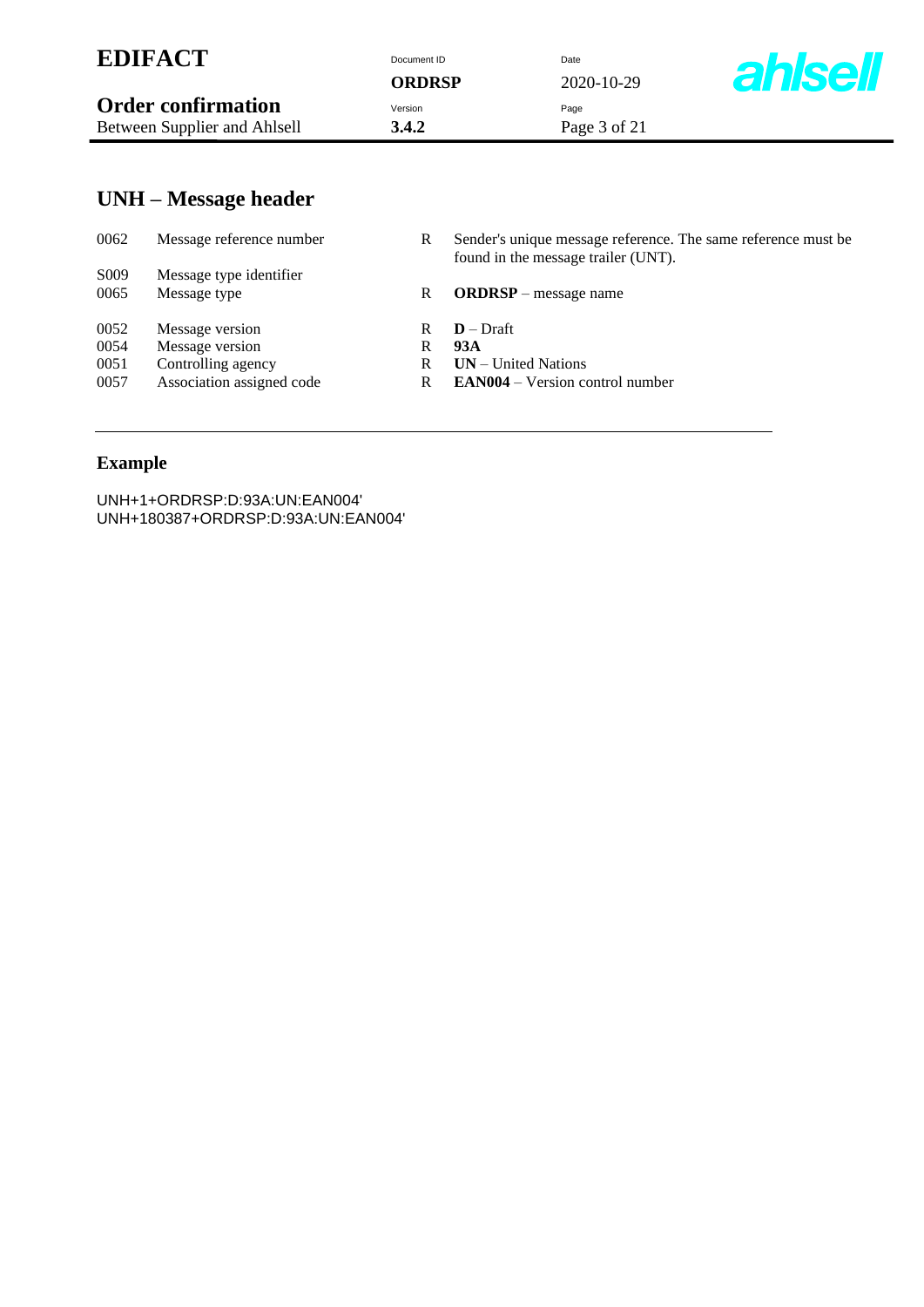| <b>Order confirmation</b><br>Version<br>Page<br>3.4.2<br>Between Supplier and Ahlsell<br>Page 4 of 21 | <b>EDIFACT</b> | Document ID<br>ORDRSP | Date<br>2020-10-29 | <b>ahlsell</b> |
|-------------------------------------------------------------------------------------------------------|----------------|-----------------------|--------------------|----------------|
|                                                                                                       |                |                       |                    |                |

### **BGM – Document type and number**

Used to indicate the type and function of the message and to transmit the identifying number.

| C <sub>002</sub> | Document            | R            | Document name. Mandatory. Expressed as a code.                                                                                                                                                                                                                                                                                                                                                                        |
|------------------|---------------------|--------------|-----------------------------------------------------------------------------------------------------------------------------------------------------------------------------------------------------------------------------------------------------------------------------------------------------------------------------------------------------------------------------------------------------------------------|
| 1001             | Document name, code | R            | 231 – Code for order confirmation (DOCNAMECD)                                                                                                                                                                                                                                                                                                                                                                         |
| 1004             | Document number     | $\mathbf{R}$ | Unique identifier on the order confirmation that is set by the creating<br>application. Must not exceed 20 positions.                                                                                                                                                                                                                                                                                                 |
| 1225             | <b>Status</b>       | R            | $29$ = Accepted without changes; no line items will be sent.                                                                                                                                                                                                                                                                                                                                                          |
|                  |                     |              | $4$ = Changed; order accepted with changes. Means that one or more<br>changes were made in the order. Delivery date can be changed in the<br>header level (and it will be used for all open order lines, not only the<br>once in the current order confirmation). Other changes are at the line<br>level and must be specified there. Only changed lines need to be sent,<br>but they must be sent in their entirety. |
|                  |                     |              | $27$ = Rejected. Rejects the order in its entirety. No line items will be<br>sent.                                                                                                                                                                                                                                                                                                                                    |

#### **Example**

BGM+231+10746291+29' BGM+231+10746291+4'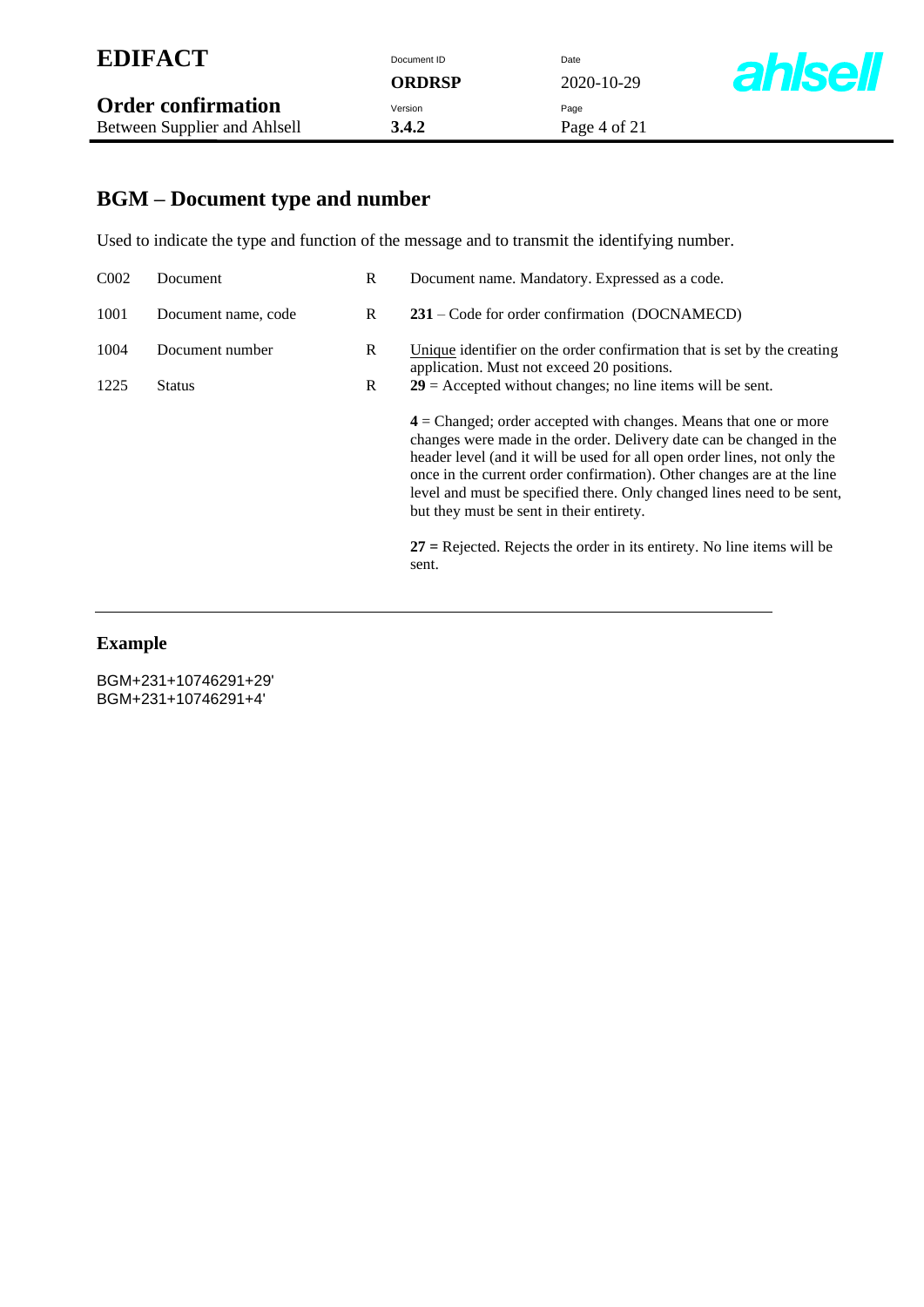|                  | <b>EDIFACT</b><br><b>Order confirmation</b> | Document ID<br><b>ORDRSP</b> | Date<br><b>ahlsell</b><br>2020-10-29                                                                                                                                                                                                                                                                                                                                                                                                                                                                                                                                                                                                                             |
|------------------|---------------------------------------------|------------------------------|------------------------------------------------------------------------------------------------------------------------------------------------------------------------------------------------------------------------------------------------------------------------------------------------------------------------------------------------------------------------------------------------------------------------------------------------------------------------------------------------------------------------------------------------------------------------------------------------------------------------------------------------------------------|
|                  | Between Supplier and Ahlsell                | Version<br>3.4.2             | Page<br>Page 5 of 21                                                                                                                                                                                                                                                                                                                                                                                                                                                                                                                                                                                                                                             |
|                  |                                             |                              |                                                                                                                                                                                                                                                                                                                                                                                                                                                                                                                                                                                                                                                                  |
|                  | <b>DTM</b> – Date                           |                              |                                                                                                                                                                                                                                                                                                                                                                                                                                                                                                                                                                                                                                                                  |
| C <sub>507</sub> | Date                                        | $\mathbb{R}$                 |                                                                                                                                                                                                                                                                                                                                                                                                                                                                                                                                                                                                                                                                  |
| 2005             | Date qualifier                              | $\mathbb{R}$<br>R            | $137$ = Document date – date when the order confirmation was<br>created.<br>Ahlsell accepts three different qualifiers for promised delivery<br>date. We interpret all three as <i>promised</i> delivery date.<br>$17$ = Estimated delivery date<br>$69$ = Promised delivery date<br>$76$ = Planned delivery date<br>Please note that the date that is sent will be used for all lines in the<br>order where no other information has been sent on the orderline<br>(even on order lines that is not in the specific order confirmation).<br>If you want to change date on single order lines, please send the<br>information on the lines and not in the head). |
| 2380             | Date value                                  | R                            | Date in the format SSYYMMDD                                                                                                                                                                                                                                                                                                                                                                                                                                                                                                                                                                                                                                      |
| 2379             | Date, format qualifier                      | R                            | $102$ = The format for the above date is SSYYMMDD                                                                                                                                                                                                                                                                                                                                                                                                                                                                                                                                                                                                                |

DTM+137:20090311:102' DTM+17:20090316:102'

or

DTM+137:20090311:102' DTM+69:20090316:102'

or

DTM+137:20090311:102' DTM+76:20090316:102'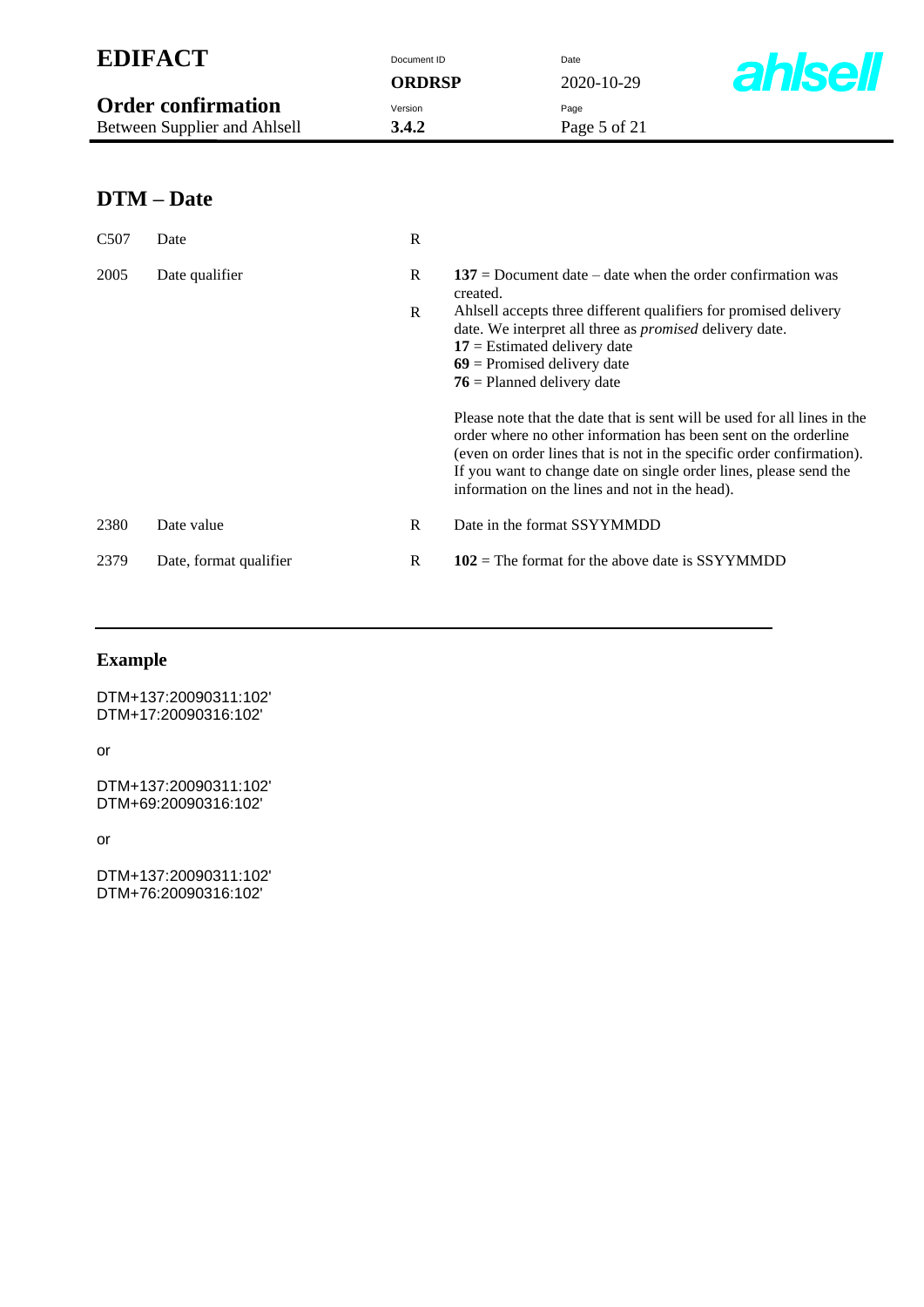| <b>ORDRSP</b>                                                                 | <b>ahlsell</b><br>2020-10-29 |
|-------------------------------------------------------------------------------|------------------------------|
| <b>Order confirmation</b><br>Version<br>3.4.2<br>Between Supplier and Ahlsell | Page<br>Page 6 of 21         |

| C <sub>506</sub> | Reference           | R |                                                                                                                                                                                            |
|------------------|---------------------|---|--------------------------------------------------------------------------------------------------------------------------------------------------------------------------------------------|
| 1153             | Reference qualifier | R | Ahlsell accepts three different qualifiers<br>$CO$ – code for 'buyer's order number'<br>$CR$ – code for 'buyer's order number'<br>$ON$ – code for 'buyer's order number'<br>Is compulsory. |
| 1154             | Reference number    | R | Identifies the document.<br>Rules for usage shall be documented in the technical appendix.                                                                                                 |

RFF+CO:1002012'

or

RFF+CR:1002012'

or

RFF+ON:1002012'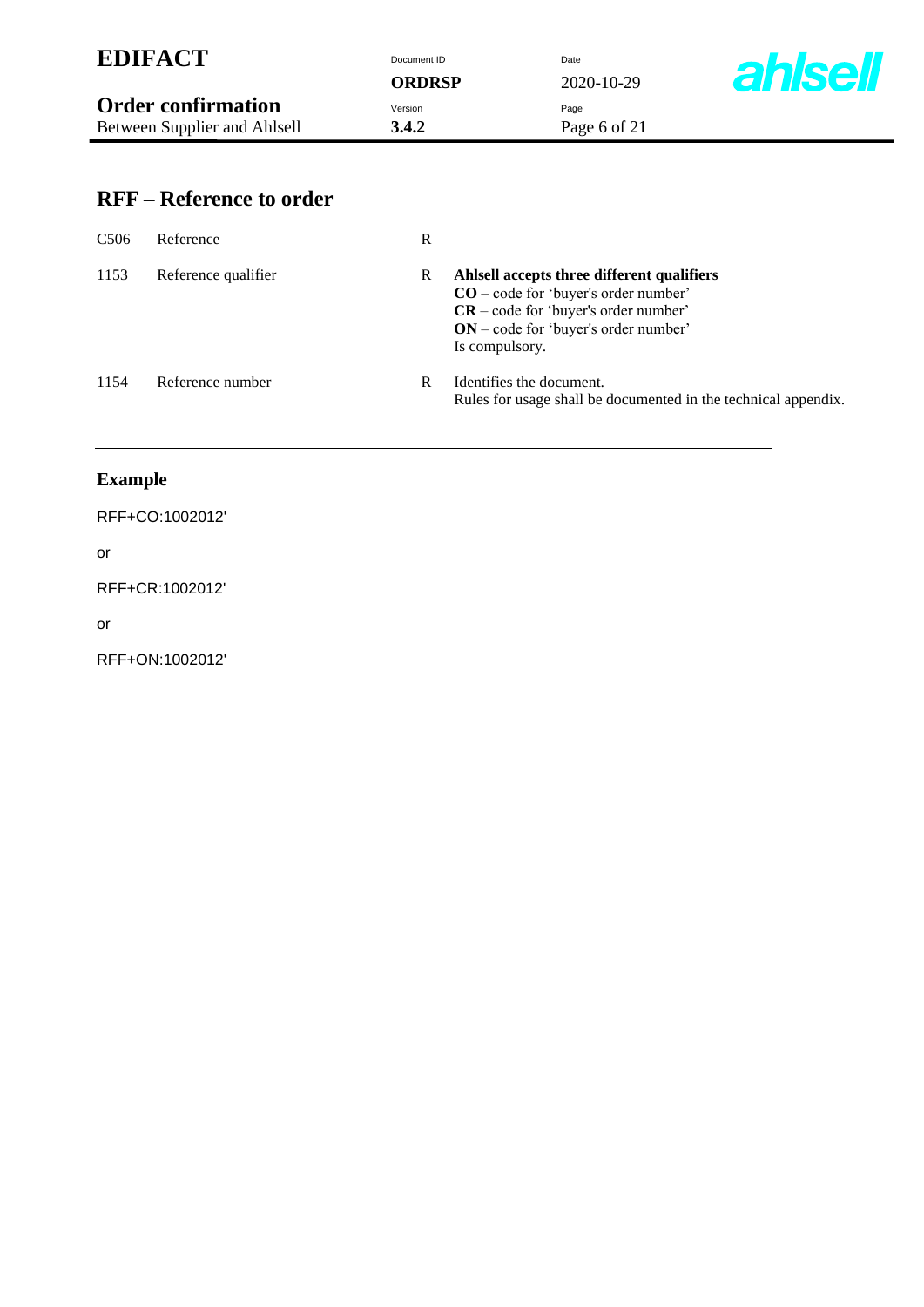| <b>EDIFACT</b>               | Document ID | Date         |              |
|------------------------------|-------------|--------------|--------------|
|                              | ORDRSP      | 2020-10-29   | <b>ahlse</b> |
| <b>Order confirmation</b>    | Version     | Page         |              |
| Between Supplier and Ahlsell | 3.4.2       | Page 7 of 21 |              |

7

### **NAD – Names and addresses**

| 3035             | Party qualifier                   | R  | Ahlsell accepts two different qualifiers<br>$SE =$ Supplier – a NAD with qualifier SE<br>$SU =$ Supplier – a NAD with qualifier SU |
|------------------|-----------------------------------|----|------------------------------------------------------------------------------------------------------------------------------------|
| C <sub>082</sub> | Party identification              | R  | Identification of a party in the form of a code.<br>EAN location code or seller's code.                                            |
| 3039             | Party ID, code                    | R  | EAN location code or seller's code.                                                                                                |
| 3055             | Code list responsible agency code | R. | $9 = \text{code allocated by EAN}.$<br>$91 = \text{code defined by the supplier.}$<br>$92$ = code defined by the buyer.            |

### **Example**

NAD+SE+5562131218::91'

or

NAD+SU+5562131218::91'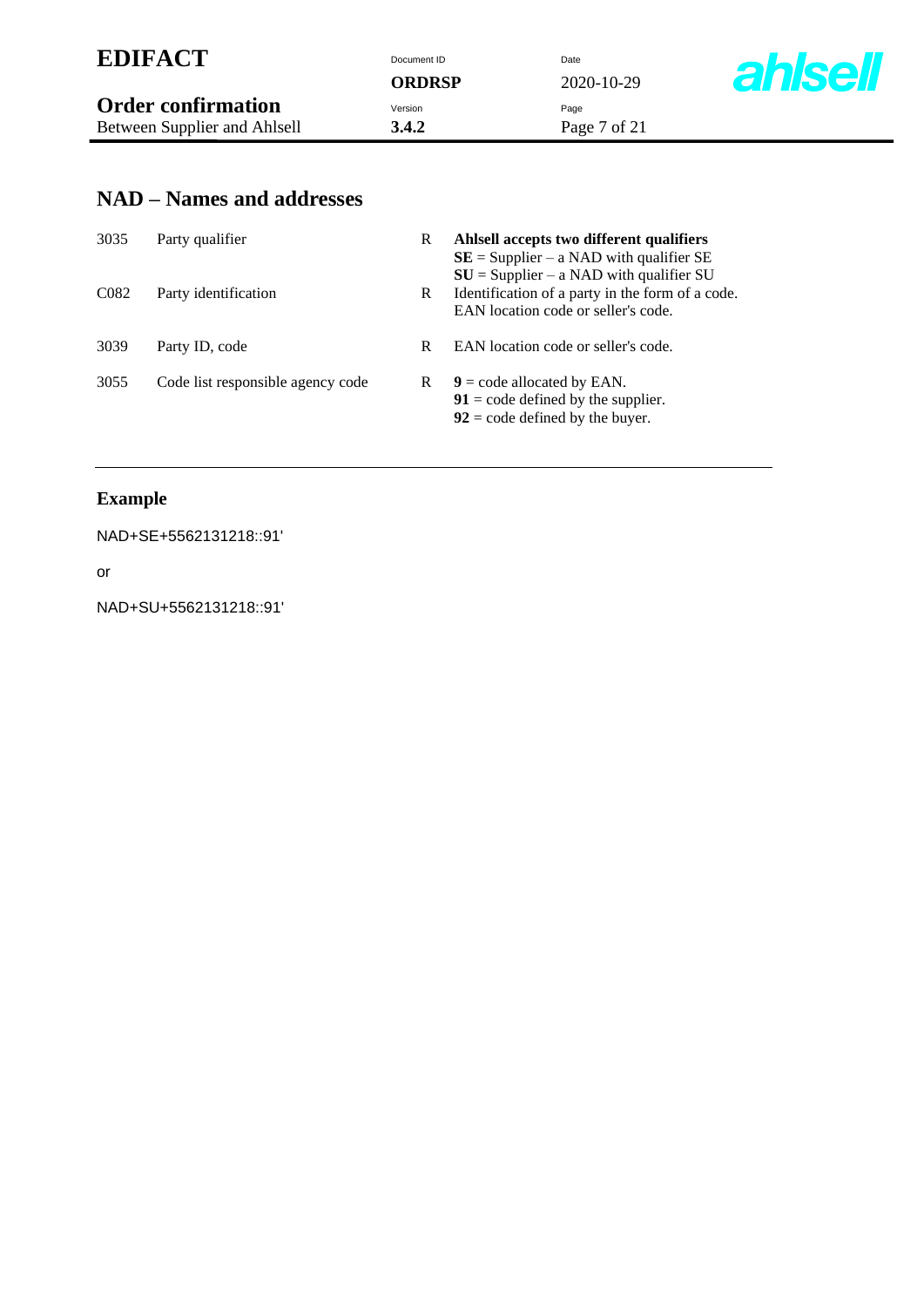| <b>EDIFACT</b>               | Document ID | Date         |                |
|------------------------------|-------------|--------------|----------------|
|                              | ORDRSP      | 2020-10-29   | <b>ahlsell</b> |
| <b>Order confirmation</b>    | Version     | Page         |                |
| Between Supplier and Ahlsell | 3.4.2       | Page 8 of 21 |                |

### **CTA – Contact information**

| 3139             | Code for type of contact     | R | Code indicating the type of contact function.<br>Ahlsell accepts two different codes<br>$IC$ – Order contact<br>$OC - Order contact.$ |
|------------------|------------------------------|---|---------------------------------------------------------------------------------------------------------------------------------------|
| C <sub>056</sub> | Text for department/employee | R | Coded ID or name in text for the individual or department serving as<br>the contact point.                                            |
| 3413             | Department code              | O | Indicates department.<br>Not used.                                                                                                    |
| 3412             | Name of orderer              | А | Order contact's name in text form                                                                                                     |

### **Example**

CTA+IC+:JESSIKA BERG'

or

CTA+OC+: AGNE SKOOG'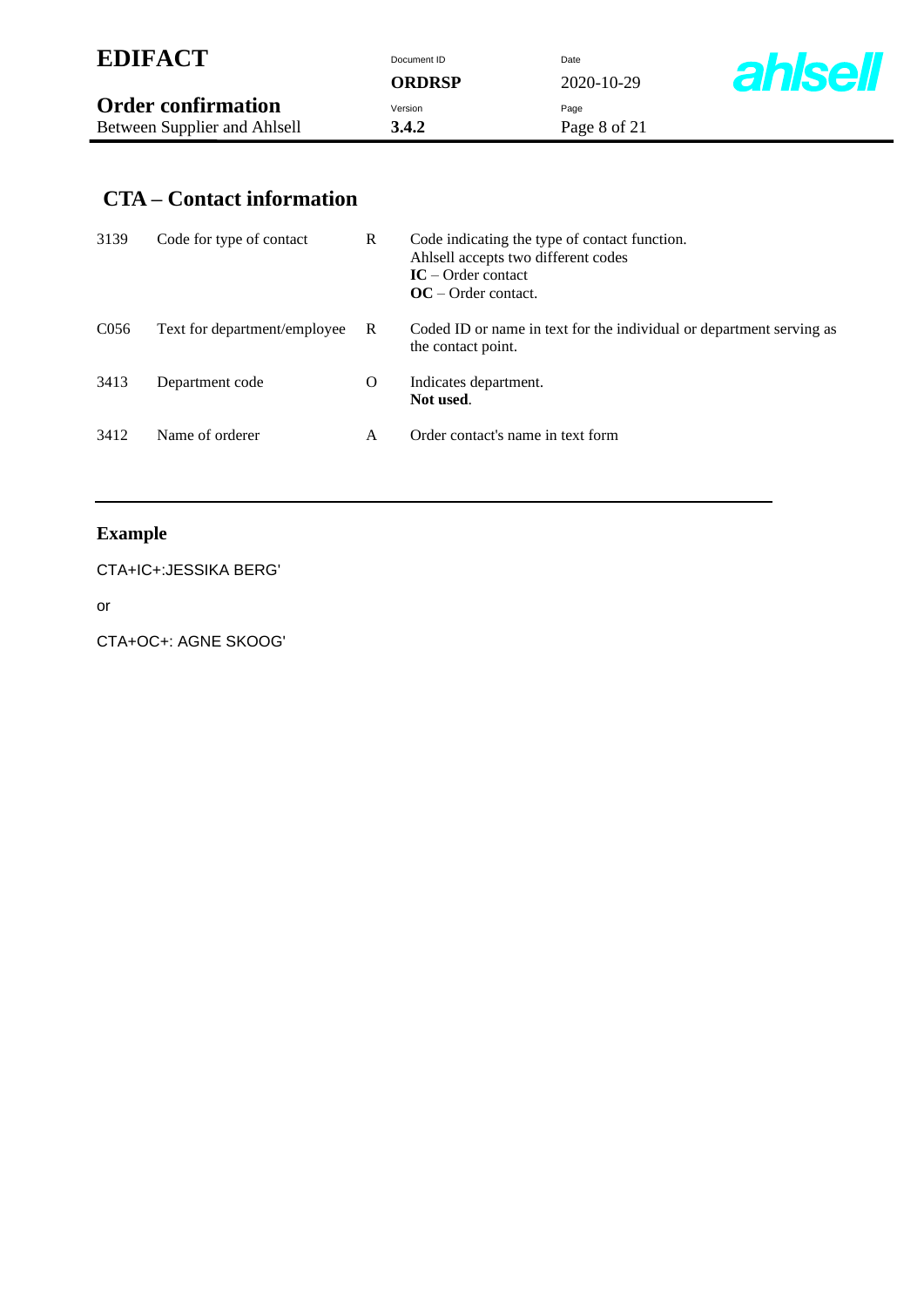| <b>EDIFACT</b><br>Document ID<br><b>ORDRSP</b>            |                                           | Date<br>2020-10-29                                                                                                                                                                                                                                                                                                                                                                                                                                                                                                                                                                                                                                                                                                                                                                                                                                                                                                                                                                                                                                                                                                                                                                                                | <b>ahlsell</b> |
|-----------------------------------------------------------|-------------------------------------------|-------------------------------------------------------------------------------------------------------------------------------------------------------------------------------------------------------------------------------------------------------------------------------------------------------------------------------------------------------------------------------------------------------------------------------------------------------------------------------------------------------------------------------------------------------------------------------------------------------------------------------------------------------------------------------------------------------------------------------------------------------------------------------------------------------------------------------------------------------------------------------------------------------------------------------------------------------------------------------------------------------------------------------------------------------------------------------------------------------------------------------------------------------------------------------------------------------------------|----------------|
| <b>Order confirmation</b><br>Between Supplier and Ahlsell | Version<br>3.4.2                          | Page<br>Page 9 of 21                                                                                                                                                                                                                                                                                                                                                                                                                                                                                                                                                                                                                                                                                                                                                                                                                                                                                                                                                                                                                                                                                                                                                                                              |                |
|                                                           |                                           |                                                                                                                                                                                                                                                                                                                                                                                                                                                                                                                                                                                                                                                                                                                                                                                                                                                                                                                                                                                                                                                                                                                                                                                                                   |                |
| $LIN-Line$ item                                           |                                           |                                                                                                                                                                                                                                                                                                                                                                                                                                                                                                                                                                                                                                                                                                                                                                                                                                                                                                                                                                                                                                                                                                                                                                                                                   |                |
| 1082<br>Line number                                       | $\mathsf{R}$<br>Line number.<br>shipping. | Always used. Can contain the line number from the referring order<br>unless it is sent in the RFF segment. Addition of lines is not<br>permitted. This also applies, for example, to packaging and<br>Line numbers over 999 will be excluded.                                                                                                                                                                                                                                                                                                                                                                                                                                                                                                                                                                                                                                                                                                                                                                                                                                                                                                                                                                     |                |
| 1229<br>Action code                                       | $\mathbf R$                               | Code specifying the action to be taken.<br>$1 =$ Added. In BMG, code 4 must be specified. If the seller<br>suggests a partial delivery, the original line is sent first with<br>modified quantity. One or more additional lines are then sent with<br>the same item, remaining quantity and a different delivery date.<br>If no new line arrives, Ahlsell interprets this as the supplier<br>cancelling the remaining quantity. Suppliers may under no<br>circumstances deliver goods that have not been acknowledged in<br>the proper manner.<br>$3$ = Changed. In BGM, code 4 must be specified. 3 indicates that<br>the seller accepts the line item, but requires one or more changes.<br>The changes are specified in the subsequent segment.<br>Note that it is <i>never</i> permissible to change item on a line of a<br>warehouse order. In such cases, the line must be cancelled and the<br>buyer informed so that a new order can be registered.<br>$5 =$ Accepted. The supplier accepts to deliver the product/item of<br>the line item at the right quantity and the right delivery date.<br>$7 = Not accepted$ . The seller wants to cancel the line. In BGM,<br>code 4 (change) must be specified. |                |

LIN+1+3'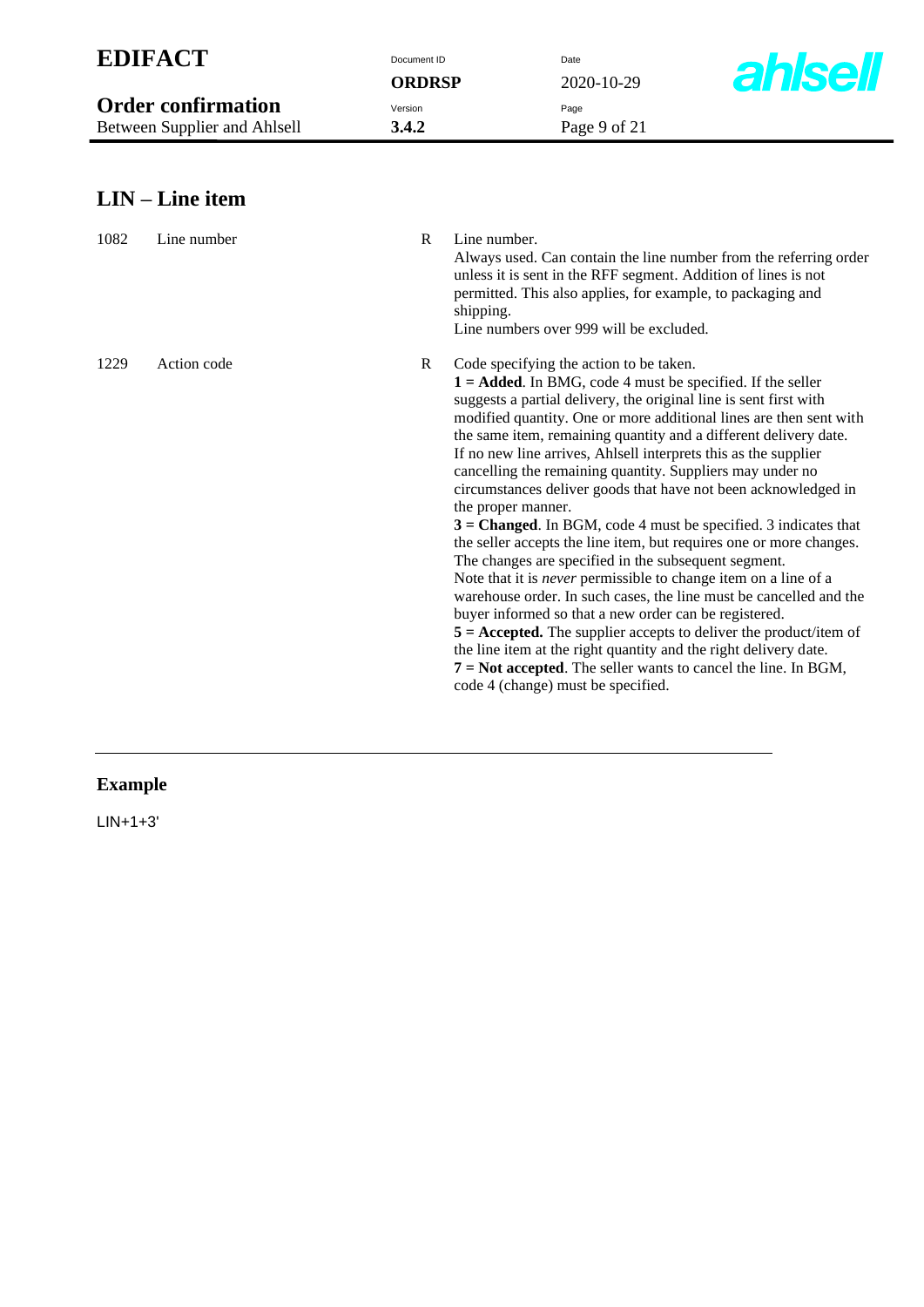| <b>EDIFACT</b> |
|----------------|
|----------------|

| <b>EDIFACT</b>               | Document ID   | Date          |                |
|------------------------------|---------------|---------------|----------------|
|                              | <b>ORDRSP</b> | 2020-10-29    | <b>ahlsell</b> |
| <b>Order confirmation</b>    | Version       | Page          |                |
| Between Supplier and Ahlsell | 3.4.2         | Page 10 of 21 |                |

### **PIA – Product identification**

| 4347 | Identification, qualifier  | R |
|------|----------------------------|---|
| C212 | Item number identification | R |
| 7140 | Item number                | R |
| 7143 | Item number type, code     | D |

 $5$  = Product identification.

The parties decide which type of code is used for the items.

**SA** = The item number is specified by the supplier.

**BP** = The item number is specified by the buyer. One of Ahlsell's or the supplier's is sent; it is acceptable to send both. Ahlsell's item number should be used if only one can be sent.

#### **Example**

PIA+5+3809092:SA' PIA+5+5700012:BP'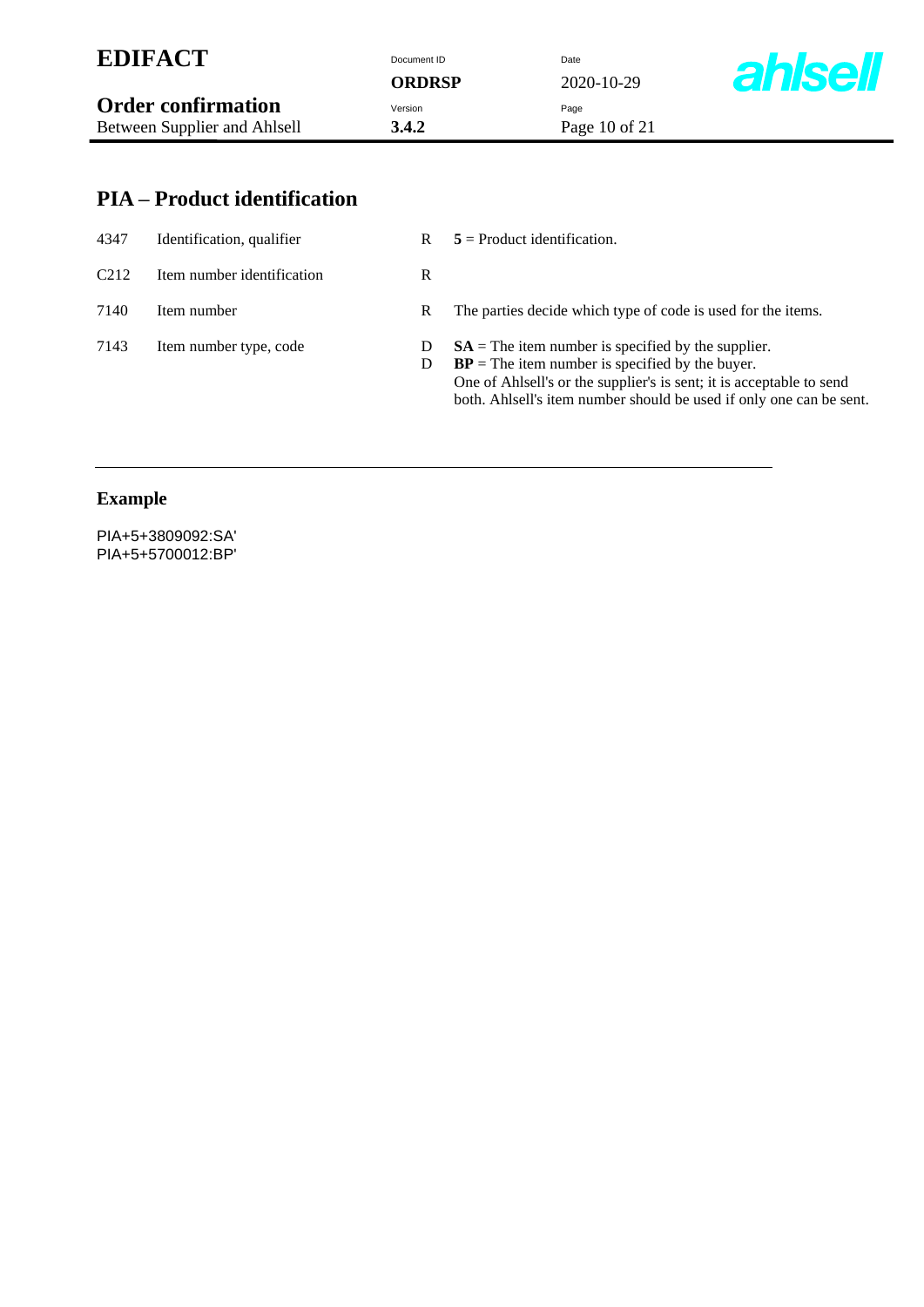|                                                           | <b>EDIFACT</b>              | Document ID<br><b>ORDRSP</b> | Date<br>2020-10-29                                                                                                                      | <b>ahlsell</b> |
|-----------------------------------------------------------|-----------------------------|------------------------------|-----------------------------------------------------------------------------------------------------------------------------------------|----------------|
| <b>Order confirmation</b><br>Between Supplier and Ahlsell |                             | Version<br>3.4.2             | Page<br>Page 11 of 21                                                                                                                   |                |
|                                                           | <b>QTY</b> – Order quantity |                              |                                                                                                                                         |                |
| C <sub>186</sub>                                          | Quantity details            | $\mathbb{R}$                 |                                                                                                                                         |                |
| 6063                                                      | Quantity qualifier          | R                            | $21 =$ Ordered quantity<br>$17 =$ Quantity on hand<br>$113$ = Quantity to be delivered<br>If 17 is sent, 113 may not be and vice versa. |                |
| 6060                                                      | Quantity                    | R                            | Ordered/Delivered quantity.<br>Decimals must be preceded by a decimal point (.)<br>Max. 3 decimal places.                               |                |
| 6411                                                      | Measurement unit specifier  | D                            | The measurement unit specifier specified in the order is sent here,<br>for example 'ST' or 'PCE'                                        |                |

QTY+21:10:ST' QTY+17:8:ST'

or

QTY+21:10:ST' QTY+113:8:ST'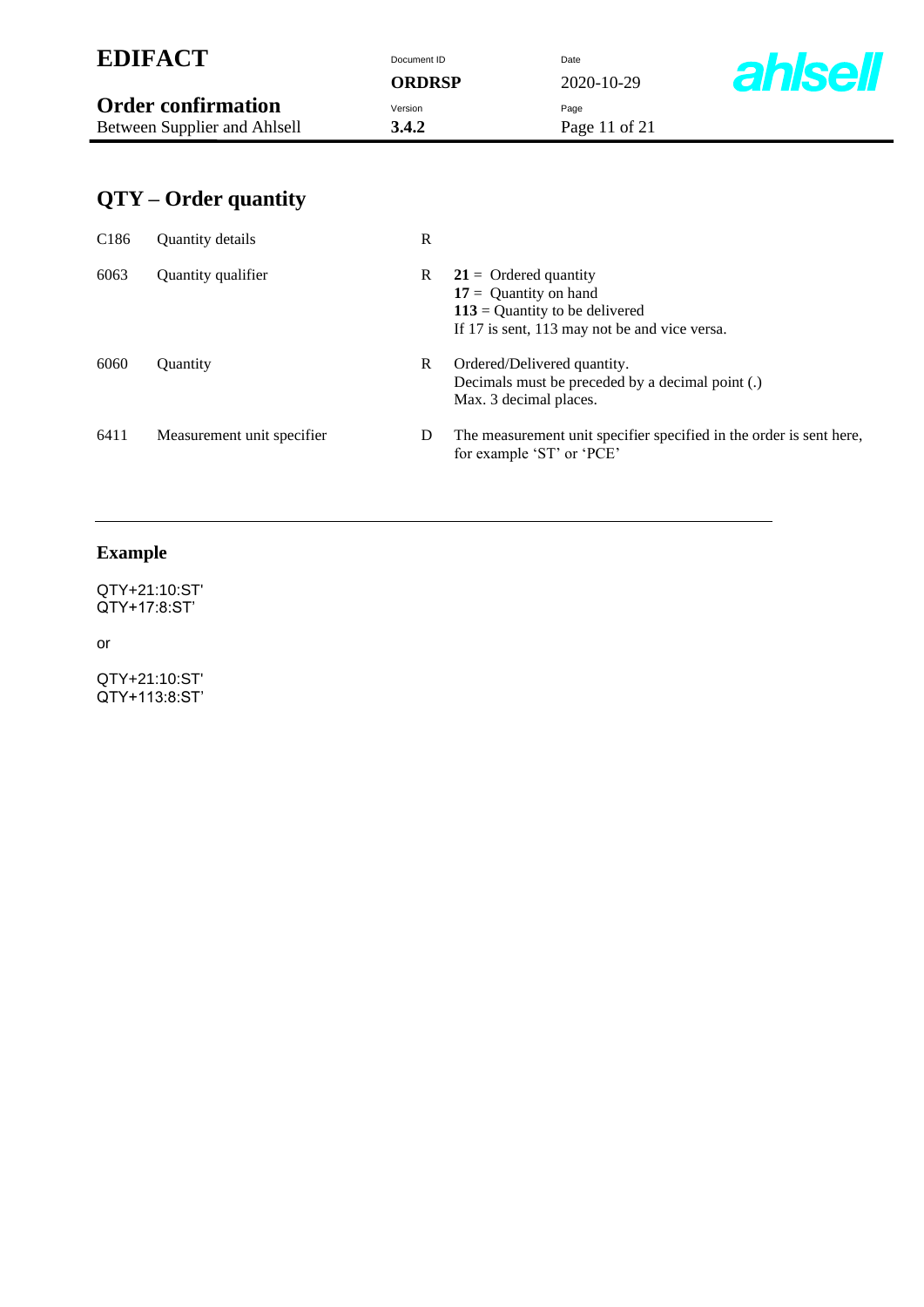| <b>EDIFACT</b>               | Document ID   | Date             |                |
|------------------------------|---------------|------------------|----------------|
|                              | <b>ORDRSP</b> | $2020 - 10 - 29$ | <b>ahlsell</b> |
| <b>Order confirmation</b>    | Version       | Page             |                |
| Between Supplier and Ahlsell | 3.4.2         | Page 12 of 21    |                |

#### C507 Date R This segment is only used of ordered products are to be delivered at different time points. If the same delivery date applies to all lines, it is sufficient to indicate delivery date in the order header. Lines that do not have this segment are presumed to retrieve the delivery date from the order header. 2005 Date qualifier R Ahlsell accepts three different qualifiers for promised delivery date. We interpret all three as *promised* delivery date.  $17$  = Estimated delivery date (received by buyer) **69** = Promised delivery date (received by buyer) **76** = Planned delivery date (received by buyer) If date is specified in the order header, is must not be specified at the line level. If it is specified at the line level, all lines must have delivery date at the line level. 2380 Date value R Date in the format SSYYMMDD 2379 Date, format qualifier  $R = 102$  = The format for the above date is SSYYMMDD

### **DTM – Planned delivery date**

#### **Example**

| DTM+17:20030220:102 |
|---------------------|
|---------------------|

#### or

DTM+69:20030220:102'

#### or

DTM+76:20030220:102'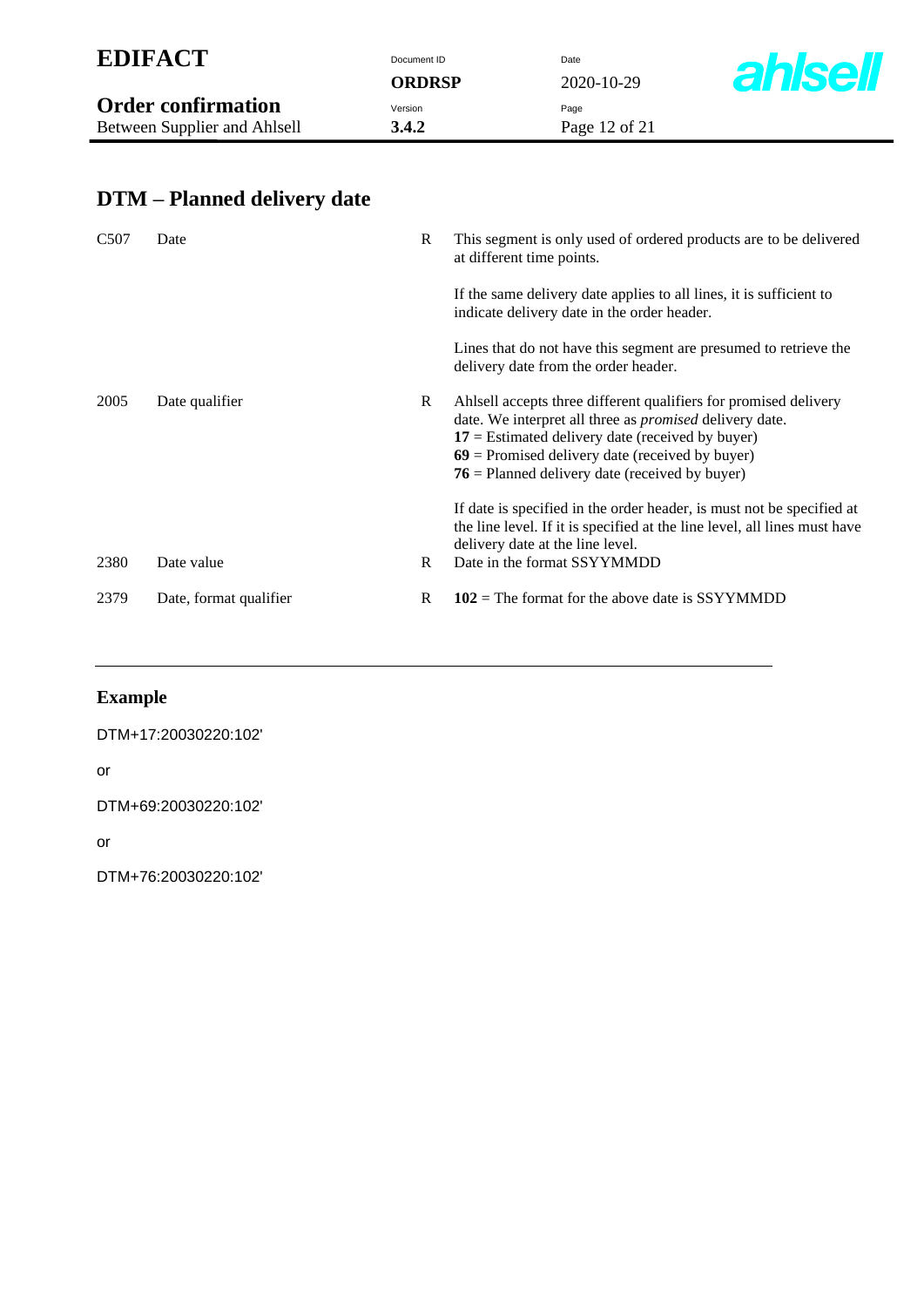| <b>EDIFACT</b>               | Document ID<br><b>ORDRSP</b> | Date<br>2020-10-29 | <b>ahlsell</b> |
|------------------------------|------------------------------|--------------------|----------------|
| <b>Order confirmation</b>    | Version                      | Page               |                |
| Between Supplier and Ahlsell | 3.4.2                        | Page 13 of 21      |                |

## **QVA – Order quantity**

| C <sub>186</sub> | Quantity details   | R |                                                                       |
|------------------|--------------------|---|-----------------------------------------------------------------------|
| 6064             | <b>Ouantity</b>    | R | Quantity on backorder                                                 |
| 6063             | Quantity qualifier |   | $21 =$ Quantity on hand                                               |
| 4221             | Discrepancy code   |   | $BP =$ Shipment partial – backorder to follow.                        |
|                  |                    |   | This quantity deviates from the placed order and will be delivered    |
|                  |                    |   | at a later time that is not yet specified.                            |
|                  |                    |   | $\mathbf{CP}$ = Shipment partial – considered complete, no backorder. |

#### **Example**

QVA+5:21+BP'

or

QVA+5:21+CP'

**Important information on partial deliveries is found in Appendix 1 Partial deliveries.**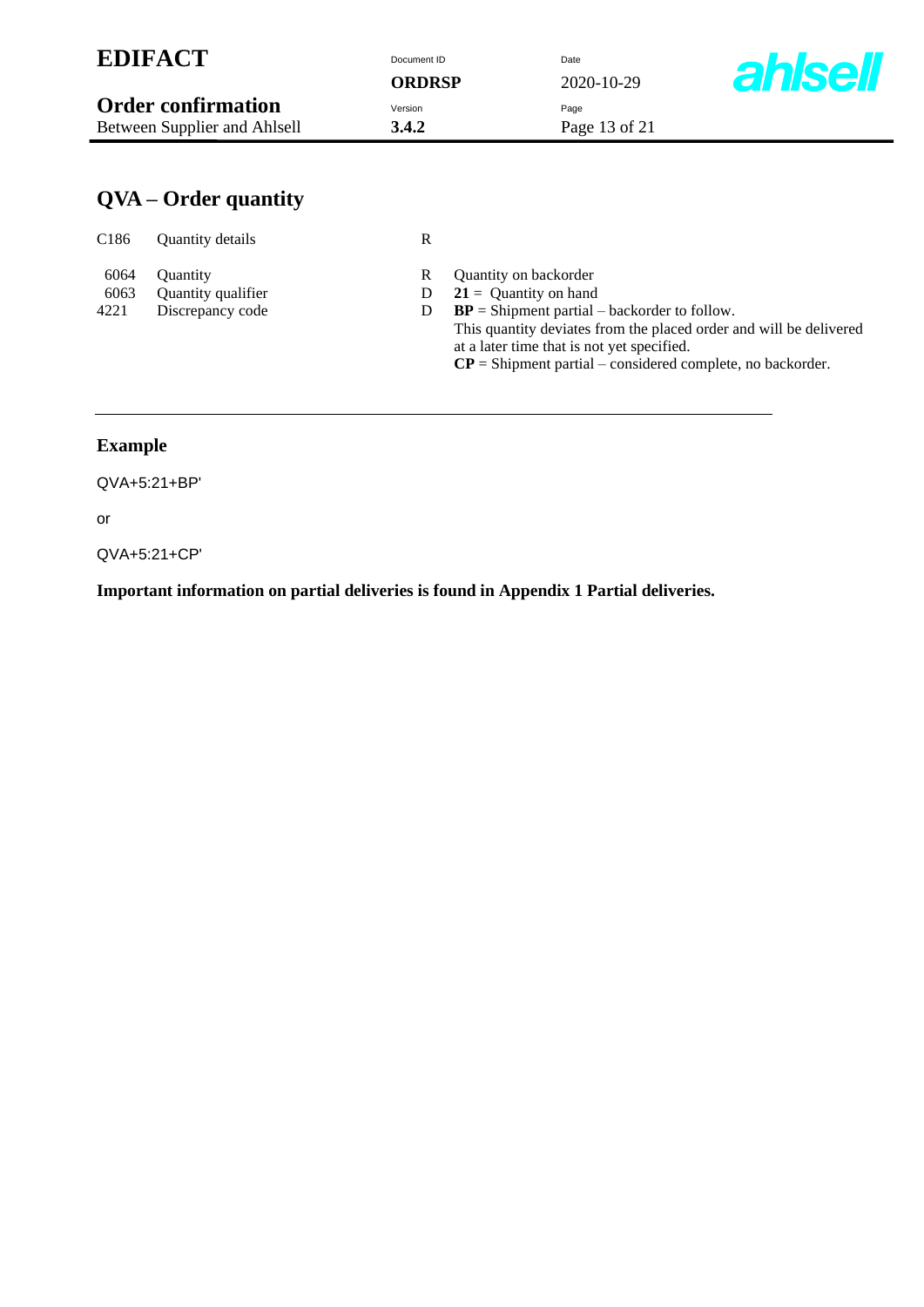| <b>EDIFACT</b>                                            | Document ID<br><b>ORDRSP</b> | Date<br>2020-10-29    | <b>ahlsell</b> |
|-----------------------------------------------------------|------------------------------|-----------------------|----------------|
| <b>Order confirmation</b><br>Between Supplier and Ahlsell | Version<br>3.4.2             | Page<br>Page 14 of 21 |                |
| <b>PRI</b> – Price details                                |                              |                       |                |
| Price information<br>C <sub>509</sub>                     | R                            |                       |                |

| 5125 | Price qualifier | Code for price type.<br><b>AAA</b> – Calculation net (charges, discount and taxes are included). |
|------|-----------------|--------------------------------------------------------------------------------------------------|
| 5118 | Price amount    | Supplier's actual price.                                                                         |

PRI+AAA:27.50'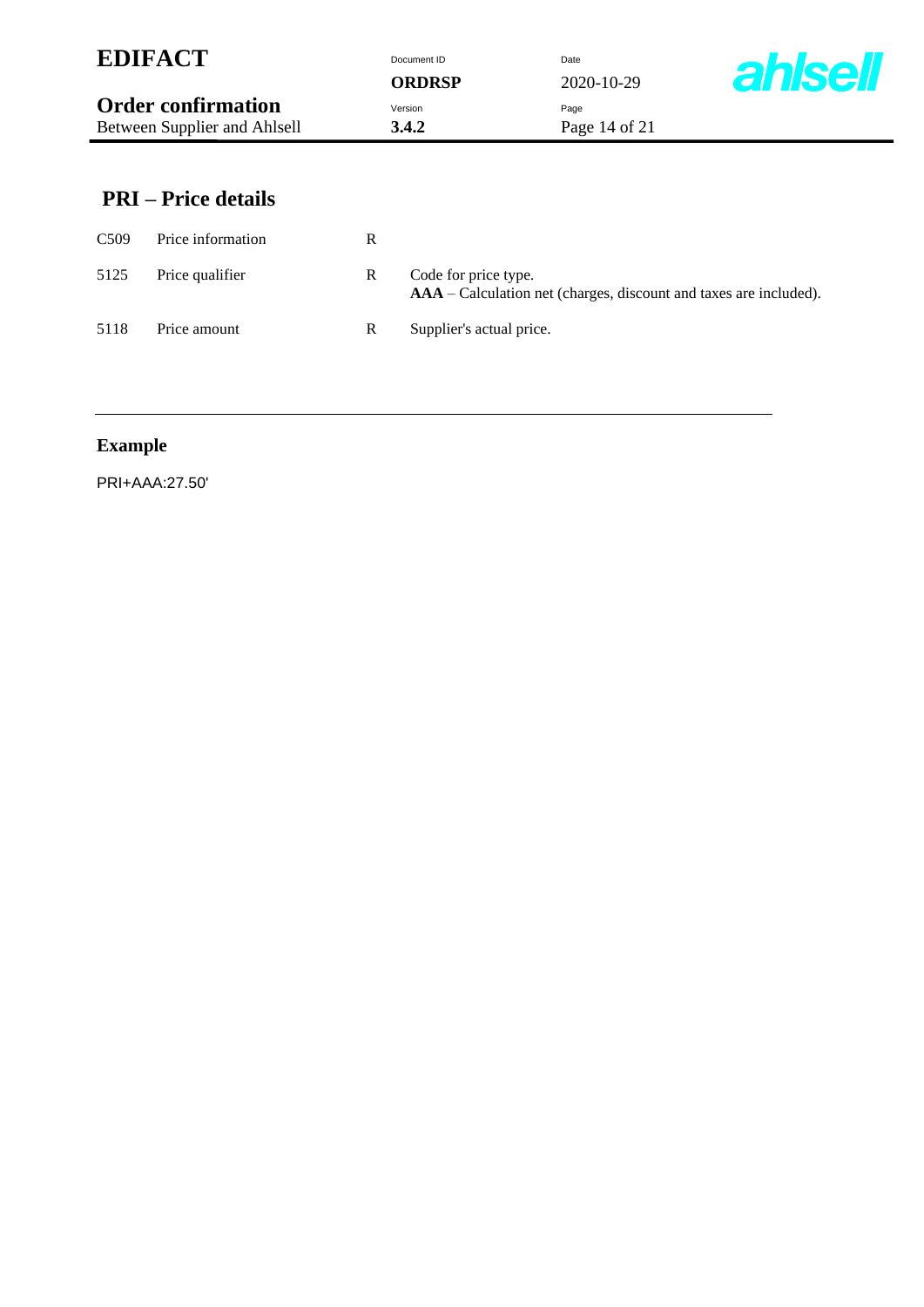| <b>EDIFACT</b>               | Document ID   | Date          |                |
|------------------------------|---------------|---------------|----------------|
|                              | <b>ORDRSP</b> | 2020-10-29    | <b>ahlsell</b> |
| <b>Order confirmation</b>    | Version       | Page          |                |
| Between Supplier and Ahlsell | 3.4.2         | Page 15 of 21 |                |
|                              |               |               |                |
|                              |               |               |                |

### **RFF – Reference to order**

| C <sub>506</sub> | Reference                       | D             |                                                                                                                                                                                                                                                                        |
|------------------|---------------------------------|---------------|------------------------------------------------------------------------------------------------------------------------------------------------------------------------------------------------------------------------------------------------------------------------|
| 1153             | Reference qualifier             | R             | Ahlsell accepts four different qualifiers<br>$CO$ – code for 'buyer's line number'<br>$CR$ – code for 'buyer's line number'<br>$LI$ – code for 'buyer's line number'<br>$ON - code for 'buyer's line number'$<br>Is compulsory.                                        |
| 1154<br>1156     | Reference number<br>Line number | $\Omega$<br>R | Ahlsell's order number<br>Line number.<br>Always used. Contains the line number from the referring order.<br>Addition of lines is not permitted. This also applies, for example,<br>to packaging and shipping.<br>The line numbers must occur in the correct sequence. |
|                  |                                 |               | Line numbers over 999 will be excluded.                                                                                                                                                                                                                                |

## **Example**

RFF+CO::1'

or

RFF+CR:31222365:2'

or

RFF+LI::1'

or

RFF+ON::3'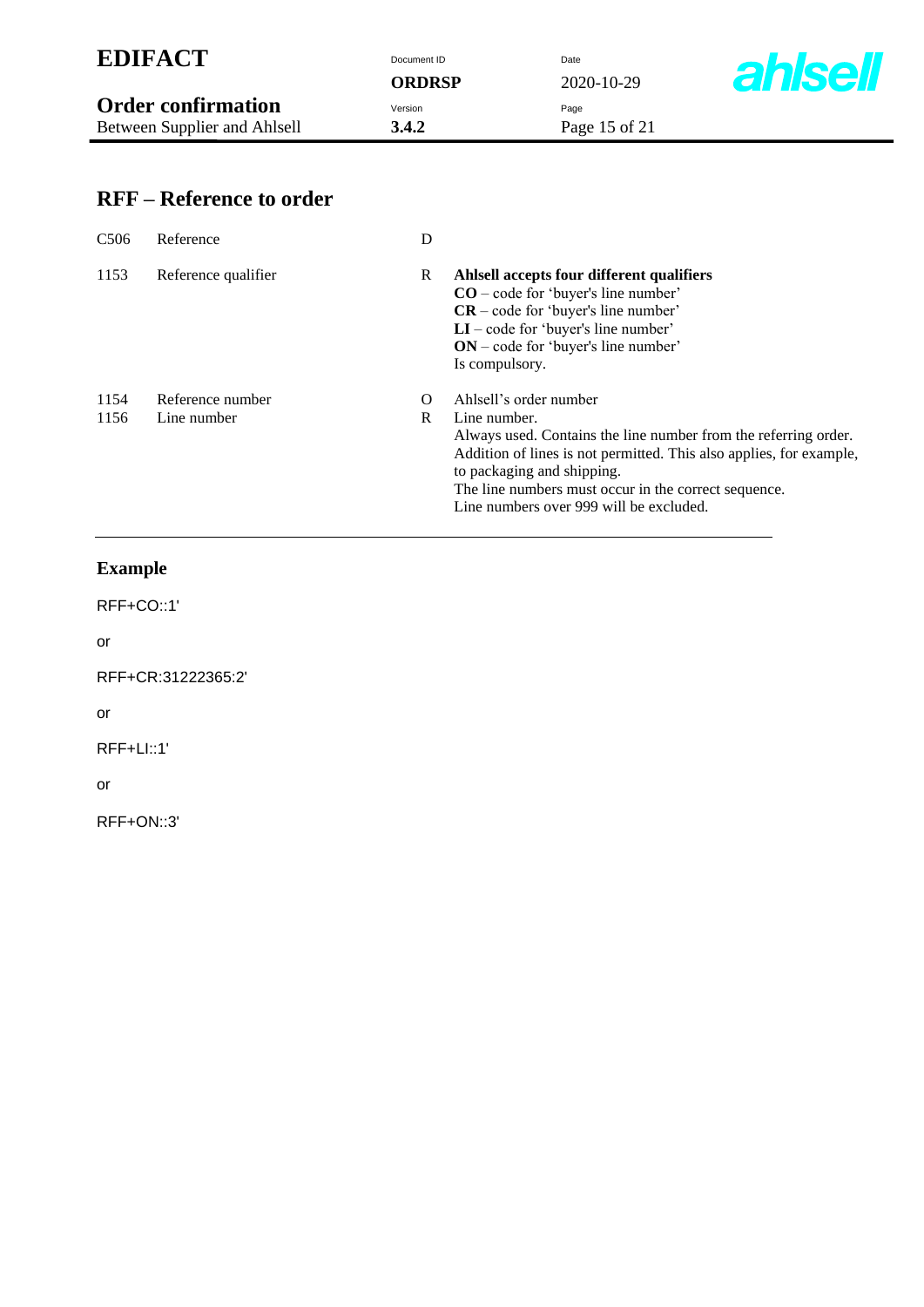| <b>EDIFACT</b>                 | Document ID        | Date          |                |
|--------------------------------|--------------------|---------------|----------------|
|                                | <b>ORDRSP</b>      | 2020-10-29    | <b>ahisell</b> |
| <b>Order confirmation</b>      | Version            | Page          |                |
| Between Supplier and Ahlsell   | 3.4.2              | Page 16 of 21 |                |
|                                |                    |               |                |
|                                |                    |               |                |
| UNS – Start of summary         |                    |               |                |
|                                |                    |               |                |
| Section identification<br>0081 | R<br>$S -$ Summary |               |                |

The UNS segment separates the message's detail lines from the end. It is mandatory and DE 0081 is always 'S' (Start of summary).

**Example**

UNS+S'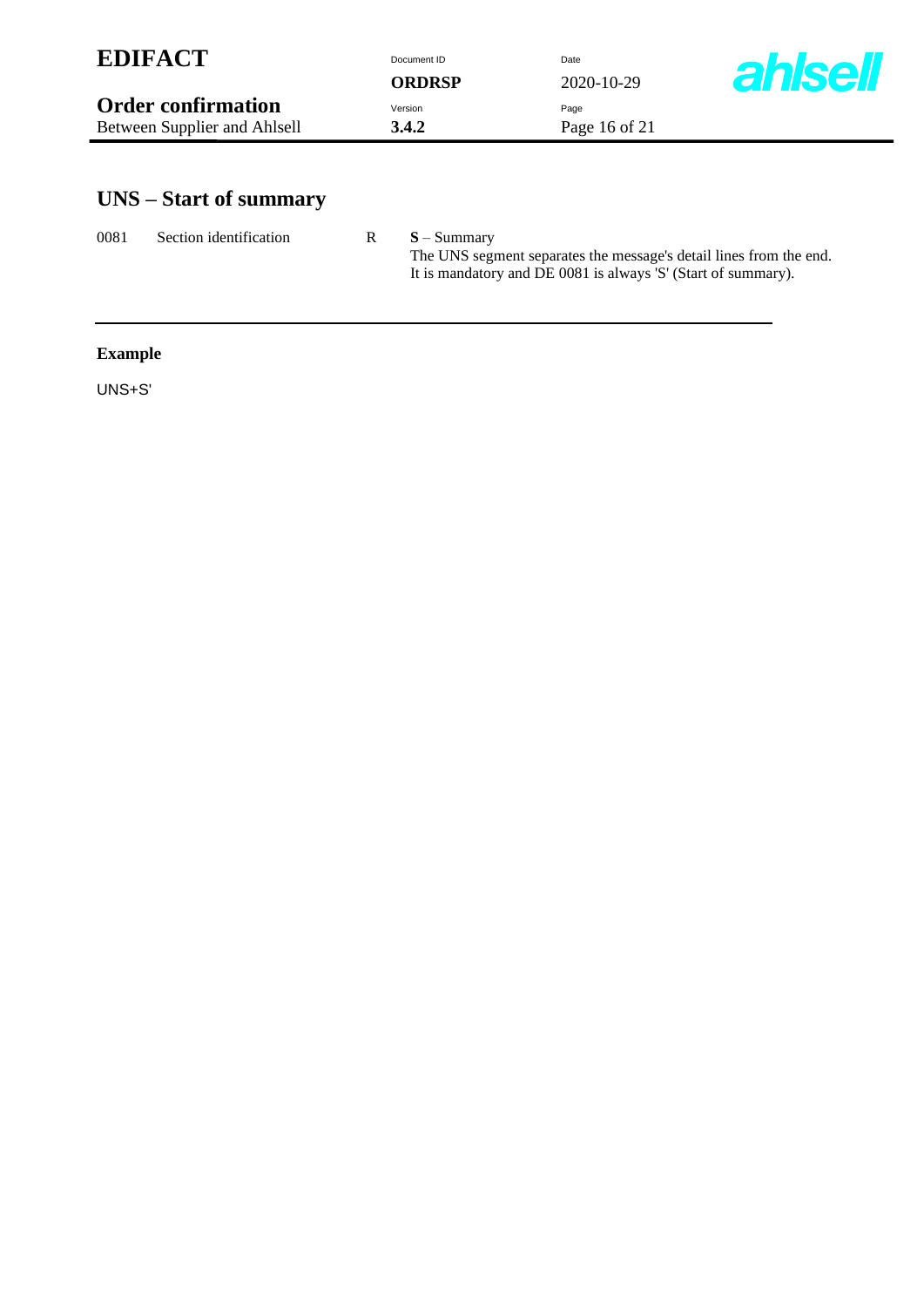| <b>EDIFACT</b>               | Document ID   | Date          |                |
|------------------------------|---------------|---------------|----------------|
|                              | <b>ORDRSP</b> | 2020-10-29    | <b>ahlsell</b> |
| <b>Order confirmation</b>    | Version       | Page          |                |
| Between Supplier and Ahlsell | 3.4.2         | Page 17 of 21 |                |

# **CNT – Control total - for quantities and number of lines**

| C <sub>270</sub> | Control           | R | Used even when no item lines have been sent.<br>Mandatory when an item line is sent. |
|------------------|-------------------|---|--------------------------------------------------------------------------------------|
| 6069             | Control qualifier |   | R $2 = \text{code for number of lines (LIN)}$                                        |
| 6066             | Control value     | R | Control total quantity.                                                              |

### **Example**

CNT+2:2'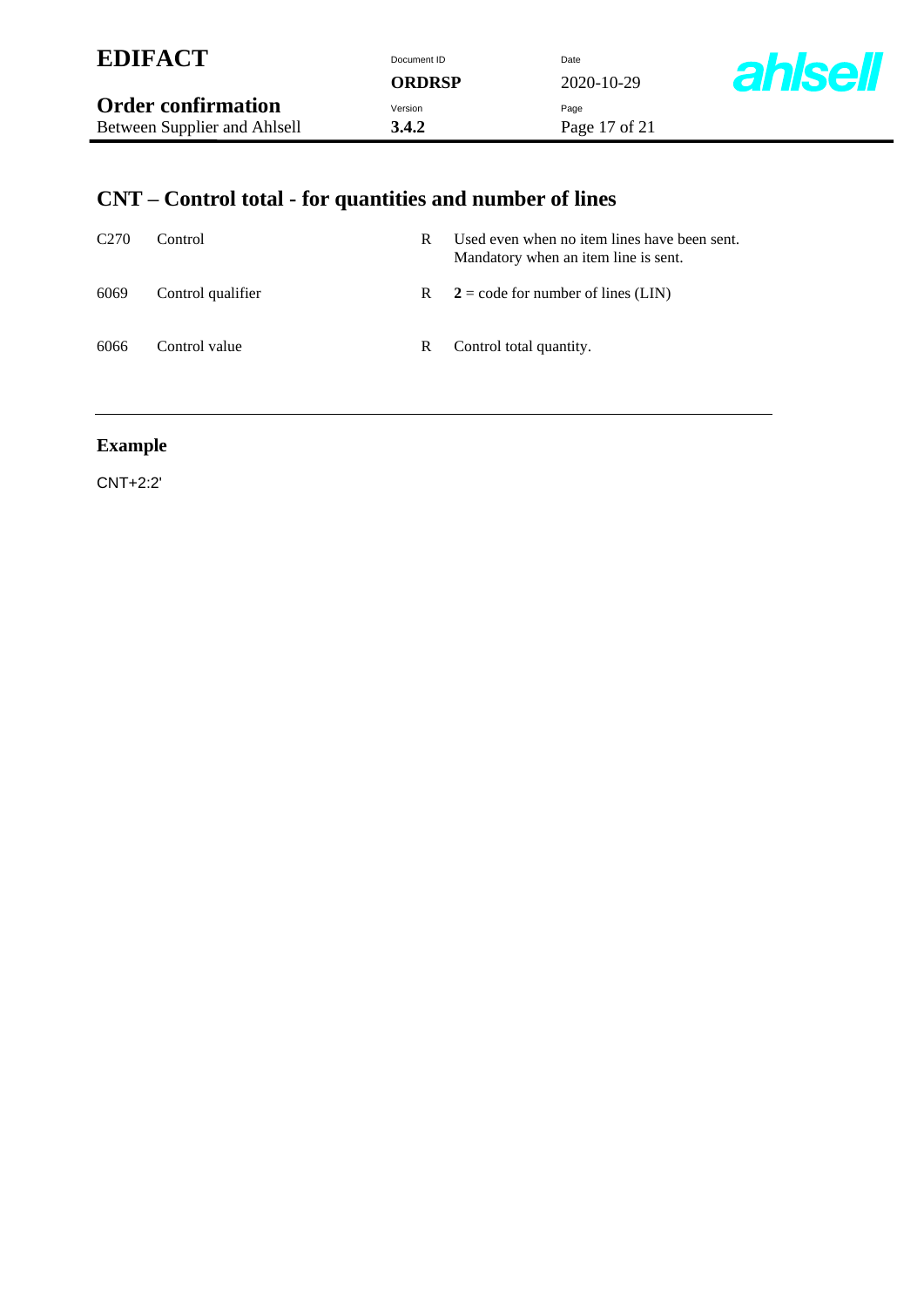|      | <b>EDIFACT</b>                                            |   | Document ID<br><b>ORDRSP</b> | Date<br>2020-10-29                                             | <b>ahlsell</b> |
|------|-----------------------------------------------------------|---|------------------------------|----------------------------------------------------------------|----------------|
|      | <b>Order confirmation</b><br>Between Supplier and Ahlsell |   | Version<br>3.4.2             | Page<br>Page 18 of 21                                          |                |
|      |                                                           |   |                              |                                                                |                |
|      | UNT – Message trailer                                     |   |                              |                                                                |                |
| 0074 | Number of segments                                        | R |                              | Number of segments from preceding UNH up to and including UNT. |                |

|      | $0077$ refluence of segments | $\mathbf{1}$ | $\frac{1}{2}$ runned of segments from preceding $\frac{1}{2}$ of the up to and meading $\frac{1}{2}$ |
|------|------------------------------|--------------|------------------------------------------------------------------------------------------------------|
| 0062 | Message reference number     |              | Contains the same reference number as in the preceding UNH.                                          |

UNT+27+1'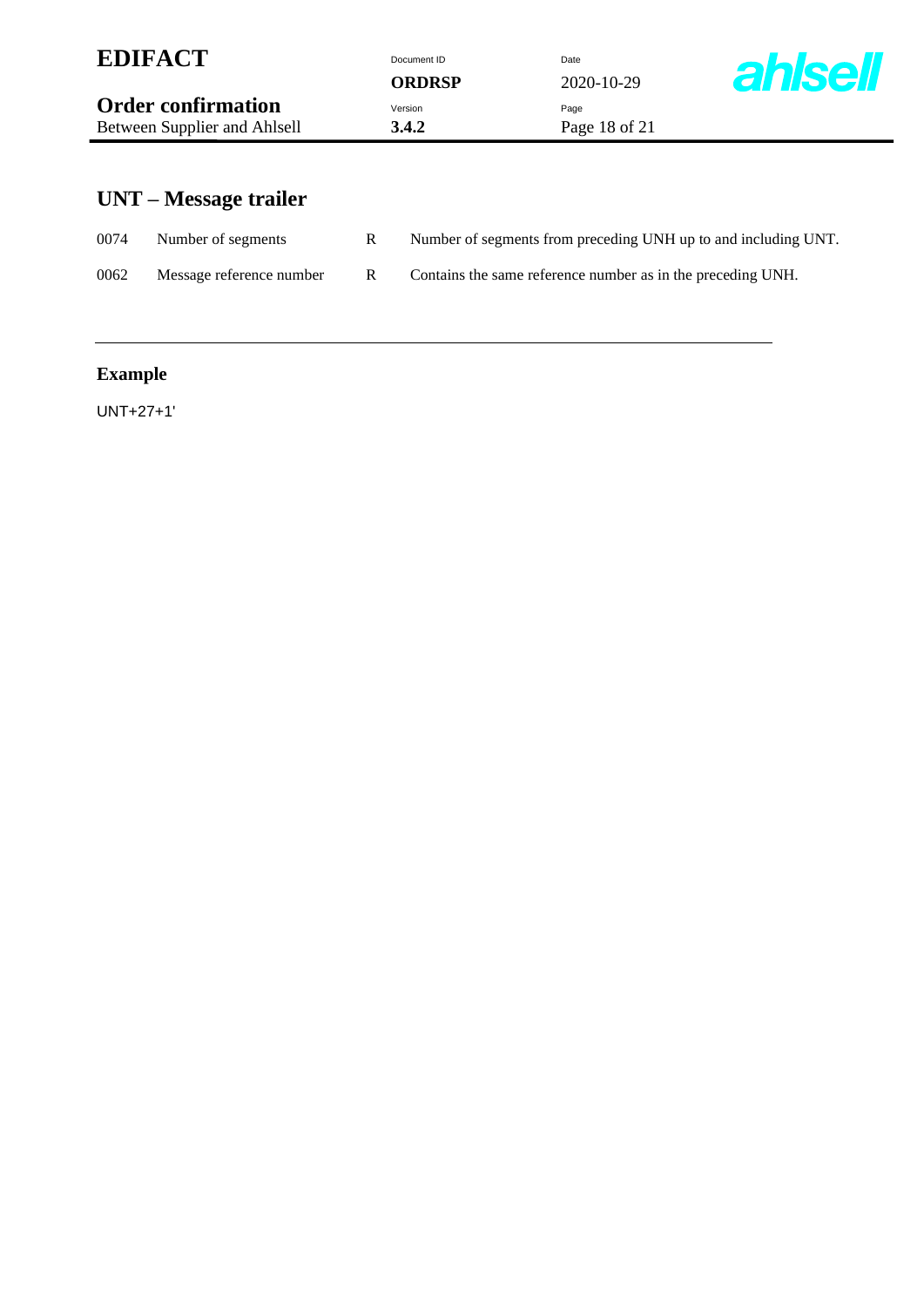| <b>EDIFACT</b>               | Document ID<br>ORDRSP | Date<br>2020-10-29 | <b>ahlsell</b> |
|------------------------------|-----------------------|--------------------|----------------|
| <b>Order confirmation</b>    | Version               | Page               |                |
| Between Supplier and Ahlsell | 3.4.2                 | Page 19 of 21      |                |

# **Example of ORDRSP**

| UNH+12345678901234+ORDRSP:D:93A:UN:EAN004' | Message header                                                            |
|--------------------------------------------|---------------------------------------------------------------------------|
| BGM+231+33333+4'                           | Document number 33333; change made to order.                              |
| DTM+137:20090213:102'                      | Order confirmation created 20090213                                       |
| DTM+76:20090213:102'                       | Planned delivery date is 20090213                                         |
| RFF+CR:0123456789'                         | Reference to order number 0123456789                                      |
| NAD+SE+111222333::91'                      | Supplier                                                                  |
| CTA+OC+:Kalle Karlsson'                    | Order reference                                                           |
| $LIN+1'$                                   | Line item 1                                                               |
| PIA+5+111000:SA'                           | Supplier's item number                                                    |
| PIA+5+334455:BP'                           | Customer's item number                                                    |
| QTY+21:30:ST                               | The ordered quantity is 30                                                |
| QTY+17:21:ST                               | 21 of the 30 items ordered will be delivered. The remaining 9 will not be |
|                                            | delivered.                                                                |
| PRI+AAA:27.50'                             | Supplier's price                                                          |
| $UNS + S'$                                 | Start of summery                                                          |
| $CNT+2:1'$                                 | Total number of line items $= 1$                                          |
| UNT+14+12345678901234                      | Message end                                                               |

## **Example of ORDRSP**

| UNH+12345678901234+ORDRSP:D:93A:UN:EAN004' | Message header                                |
|--------------------------------------------|-----------------------------------------------|
| BGM+231+33333+4'                           | Document number 33333; change made to order.  |
| DTM+137:20090213:102'                      | Order confirmation created 20090213           |
| DTM+76:20090224:102'                       | Planned delivery date is 20090224             |
| RFF+CR:0123456789'                         | Reference to order number 0123456789          |
| NAD+SE+111222333::91'                      | Supplier                                      |
| CTA+OC+:Kalle Karlsson'                    | Order reference                               |
| $LIN+1+3'$                                 | Line item 1                                   |
| PIA+5+111000:SA'                           | Supplier's item number                        |
| PIA+5+334455:BP'                           | Customer's item number                        |
| QTY+21:30:ST                               | The ordered quantity is 30                    |
| QTY+17:21:ST                               | 21 of the 30 items ordered will be delivered. |
| PRI+AAA:27.50'                             | Supplier's price                              |
| $LIN+1+1'$                                 | Line item 1, sequence 2                       |
| PIA+5+111000:SA'                           | Supplier's item number                        |
| PIA+5+334455:BP'                           | Customer's item number                        |
| QTY+17:9:ST                                | 9 of the 30 items ordered will be delivered.  |
| PRI+AAA:27.50'                             | Supplier's price                              |
| DTM+76:20090225:102'                       | Deviating delivery date                       |
| $UNS + S'$                                 | Start of summery                              |
| $CNT+2:1'$                                 | Total number of line items $= 1$              |
| UNT+14+12345678901234'                     | Message end                                   |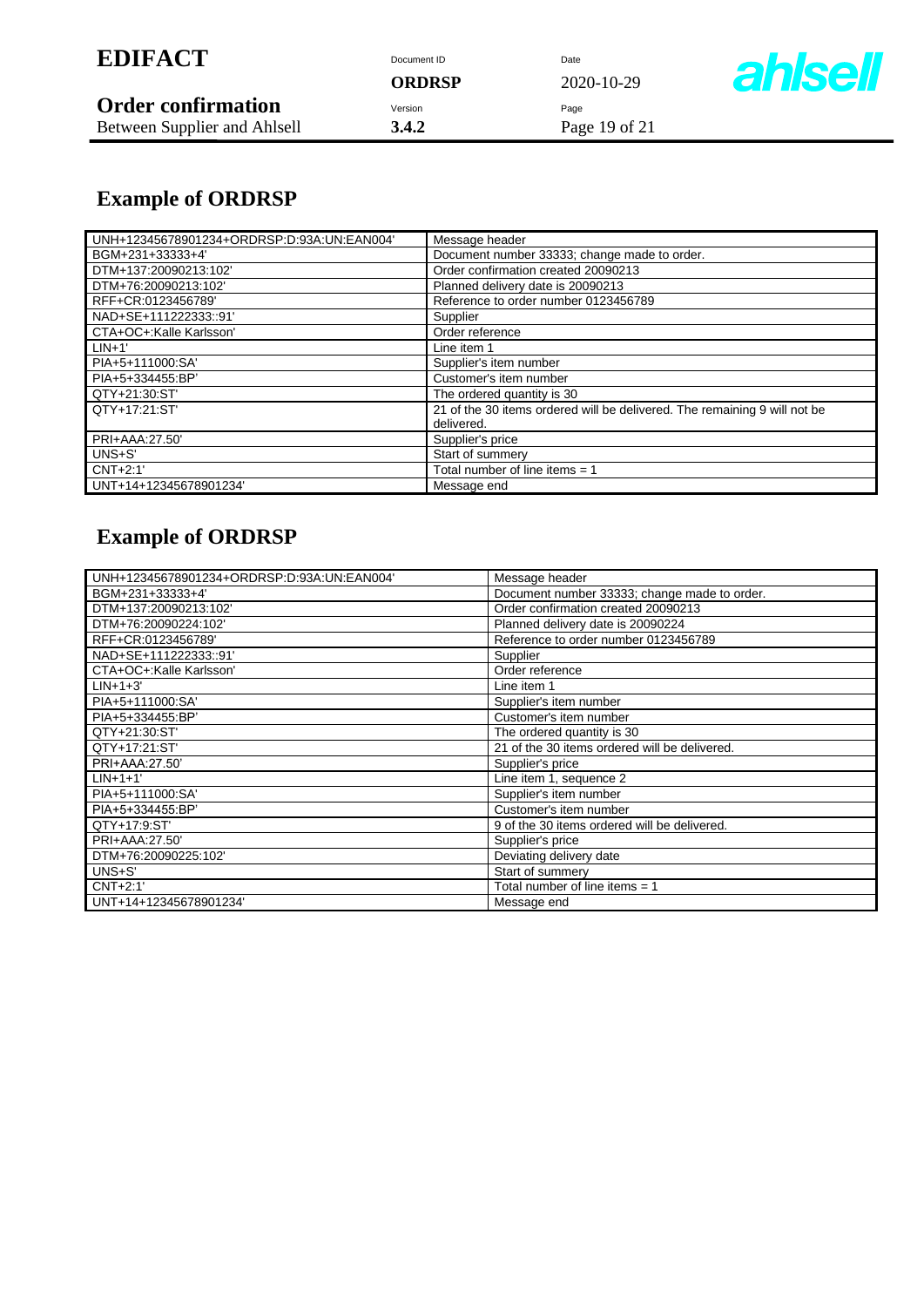| <b>EDIFACT</b>               | Document ID   | Date          |              |
|------------------------------|---------------|---------------|--------------|
|                              | <b>ORDRSP</b> | 2020-10-29    | <b>ahlse</b> |
| <b>Order confirmation</b>    | Version       | Page          |              |
| Between Supplier and Ahlsell | 3.4.2         | Page 20 of 21 |              |

#### **Appendix 1 Partial delivery**

If the supplier can only deliver parts of a line, the date for the earliest delivery is sent. There are two ways to notify Ahlsell of this.

#### **a) Double lines**

Ahlsell ordered 12 off of a product. The supplier can deliver 7 at the desired date and 5 at a later date. We then expect the following response.

 $LIN + 3 + 3'$ PIA+5+XXX:SA' PIA+5+YYY:BP' QTY+21:12,000:ST' QTY+17:7,000:ST' DTM+76:20090210:102' PRI+AAA:1.30:1:ST'  $LIN + 3 + 1'$ PIA+5+XXX:SA' PIA+5+YYY:BP' QTY+21:12,000:ST' QTY+17:5,000:ST' DTM+76:20090212:102' PRI+AAA:1.30:1:ST'

In this case, we use the date from the first and second sequence. This scenario will split the row into two sequences.

If the supplier CANNOT deliver the remaining items at all, we expect the following response.

 $LM+3+3'$ PIA+5+XXX:SA' PIA+5+YYY:BP' QTY+21:12,000:ST' QTY+17:7,000:ST' DTM+76:20090210:102' PRI+AAA:1.30:1:ST'

Since there is no information here on the last 5 that Ahlsell ordered, we presume that the supplier will not be able to deliver them. We will then cancel the remaining 5 in our business system. Then, the supplier must NOT deliver these remaining 5.

#### **b) QVA**

Ahlsell ordered 12 off of a product. The supplier can deliver 7 at the desired date and 5 at a later date. We then expect the following response.

LIN+3+3'